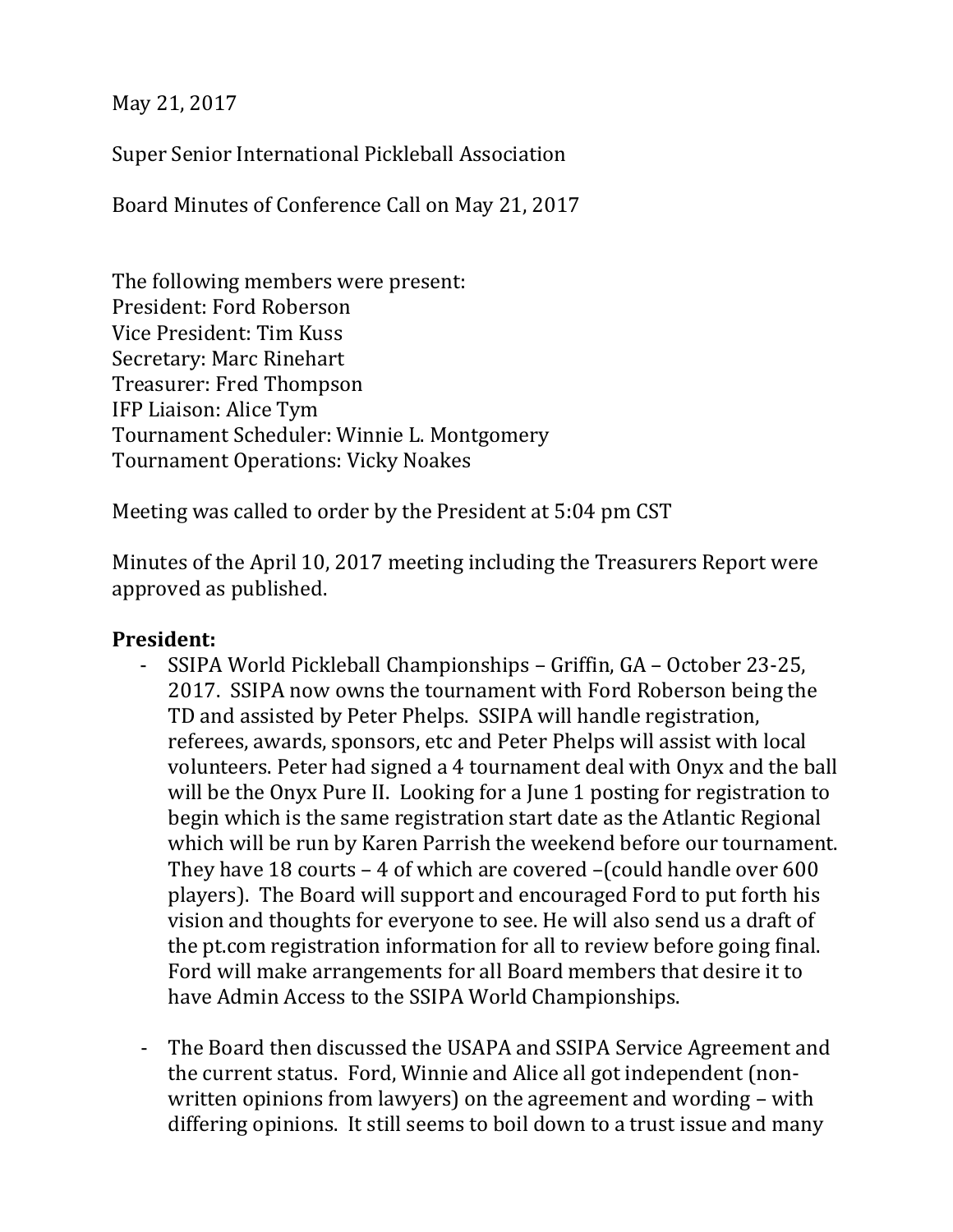on the Board felt that the agreement can be broken by either party if conditions warrant and that we should move forward. Ford and Fred had talked with USAPA on the Liability insurance requirements and were able to get agreement that we would require a \$2 million per occurrence and \$2 million aggregate policy that covers liability, property, and SSIPA Directors and Officers. The premium is \$1959.00 annually. The motion was made to act on the insurance issue and accept the Service Agreement as written with the new insurance information. By a vote of 5 to 2 the Board agreed to have Ford send back the insurance information and await for the final Agreement. Ford will forward for review the new Service Agreement.

- For the 2018 Schedule we need to update the TD Guide and Planning Tool based on information that we have learned from our tournaments.
- Ford and Fred reported on funds received from the last 3 tournaments: Coronado - \$403.00, Robson Ranch - \$633.00, and Philly - \$658.00. Fred and Ford will send an updated Circuit Recap Spreadsheet to be part of the minutes as a summary of all tournaments to date.

## **Vice President:**

## **Secretary:**

- Membership continues to grow 338 Total: 100-Founders, 3 Honorary Founders, 144-Annual; 66-3 Year; 16-5 Year; 9- Lifetime – Males-194 and Female-144.
- Group SSIPA Facebook Page 729 members. Anyone can post or clarify for everyone . The only way to communicate with masses besides the web page.

## **Treasurer:**

- Will send Financial Report for attachment.

## **IFC Report:**

## **Tournament Scheduler: Winnie**

- Just a reminder that what is said at Board meeting should remain within the Board.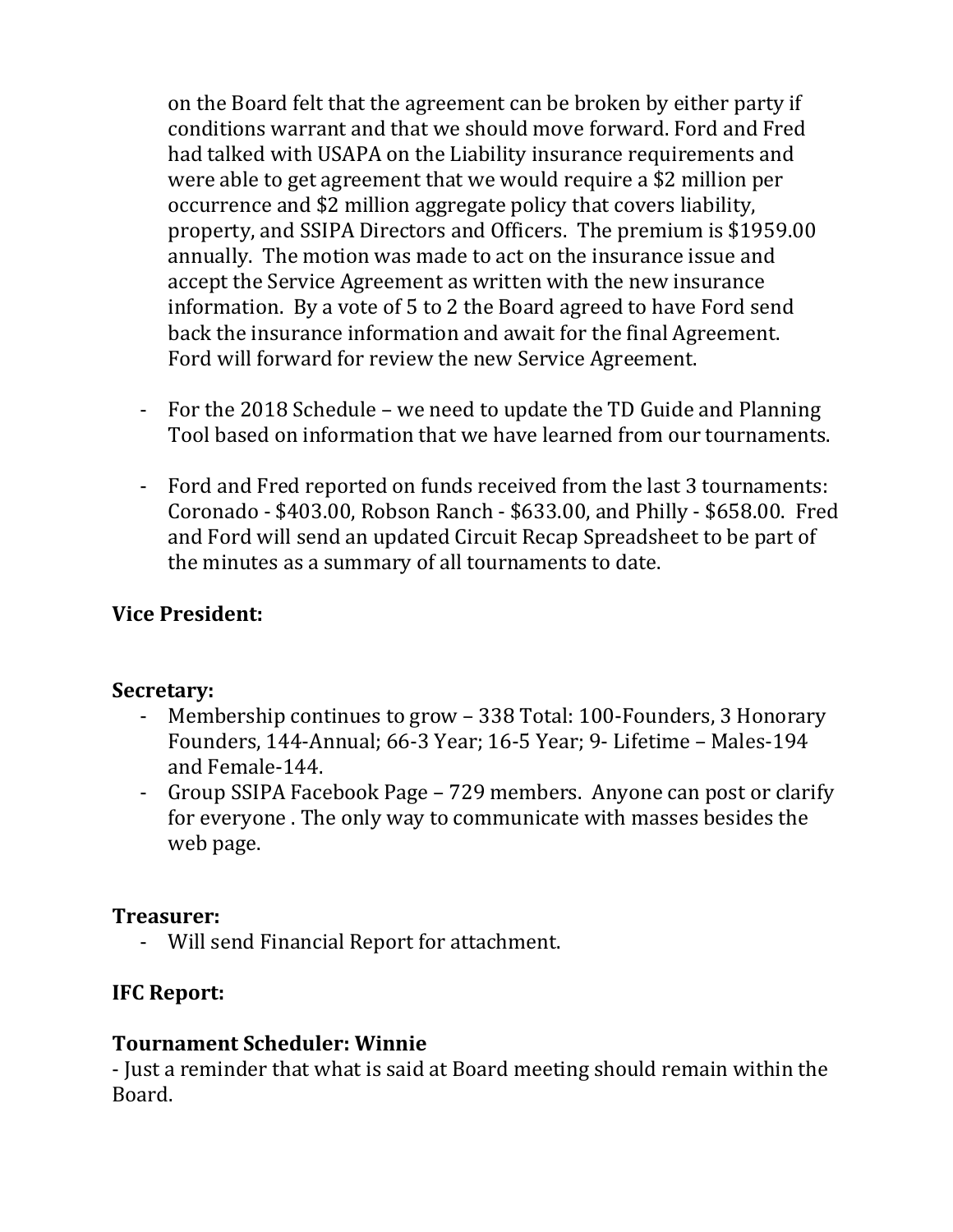#### **Tournament Operations: Vicky**

- Working on a plan to mail out all remaining Founder Member certificates and pins.

#### **New Business:**

- At the next meeting we should discuss whether Board members should be eligible to participate in the SSIPA Points program.
- As a Board we want full transparency with our members and the USAPA. We need to discuss putting our financial statement on the SSIPA web page for all to see – possibly updated every six months.

# **The next meeting will be scheduled at a later date by the President.**

Meeting was adjourned at 6:20 pm CST.

Respectfully Submitted

Marc Rinehart, Secretary

## **SSIPA Circuit Events Update**

| Event                             | <b>Cost</b>                                                                       | Cost<br><b>Per Event</b> | <b>Shirt</b> |  | <b>Referee Courts/Ball</b> |
|-----------------------------------|-----------------------------------------------------------------------------------|--------------------------|--------------|--|----------------------------|
| SPA 65+<br>$5-21$ to<br>$23 - 17$ | \$40.00                                                                           |                          | Included     |  | 18 - Pure II               |
|                                   | Jeff Stone - jstone46@aol.com                                                     |                          |              |  | 630-688-6731               |
| Coronado<br>$5 - 3$ to $5 -$      | \$35.00                                                                           | \$5.00                   | Included     |  | 8 - Pure II                |
| 17                                | Lon Krantz - lonkrantz@gmail.com<br>330-283-4755 wdg@fuzziwigs.com<br>Don Grueser | 970-646-0390             |              |  |                            |